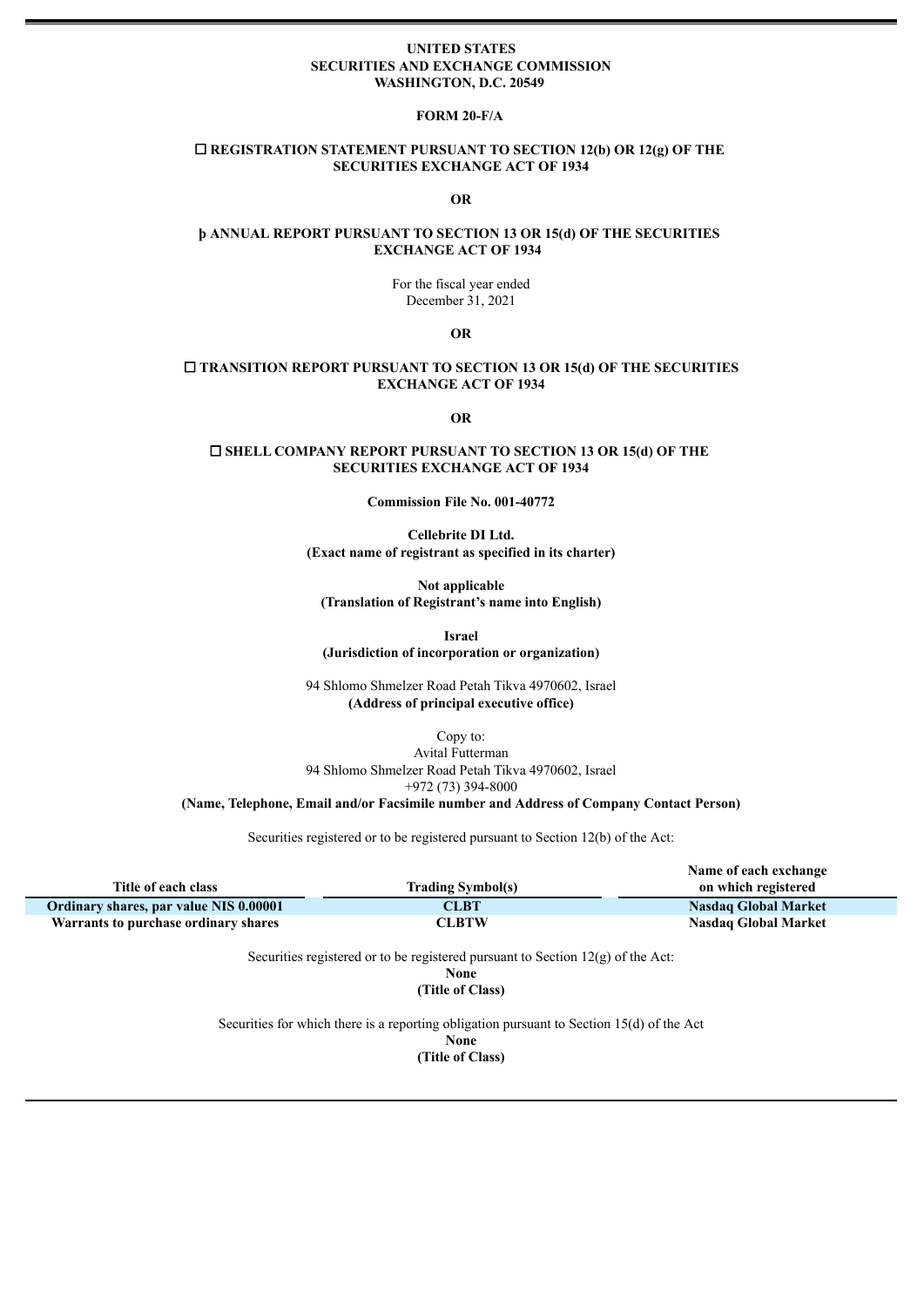Indicate the number of outstanding shares of each of the issuer's classes of capital or common stock as of the close of the period covered by the annual report:

On March 11, 2022, the issuer had 188,540,480 ordinary shares, par value NIS 0.00001, outstanding.

Indicate by check mark if the registrant is a well-known seasoned issuer, as defined in Rule 405 of the Securities Act.

If this report is an annual or transition report, indicate by check mark if the registrant is not required to file reports pursuant to Section 13 or 15(d) of the Securities Exchange Act of 1934.

Indicate by check mark whether the registrant (1) has filed all reports required to be filed by Section 13 or 15(d) of the Securities Exchange Act of 1934 during the preceding 12 months (or for such shorter period that the registrant was required to file such reports), and (2) has been subject to such filing requirements for the past 90 days.

Indicate by check mark whether the registrant has submitted electronically every Interactive Data File required to be submitted pursuant to Rule 405 of Regulation S-T (§ 232.405 of this chapter) during the preceding 12 months (or for such shorter period that the registrant was required to submit such files).

Indicate by check mark whether the registrant is a large accelerated filer, an accelerated filer, or a non-accelerated filer, or an emerging growth company. See definition of " accelerated filer," "large accelerated filer," and "emerging growth company" in Rule 12b-2 of the Exchange Act.

| Large accelerated filer | Non-accelerated filer   | ΙXΙ |
|-------------------------|-------------------------|-----|
| Accelerated filer       | Emerging growth company | ⊠   |

If an emerging growth company that prepares its financial statements in accordance with U.S. GAAP, indicate by check mark if the registrant has elected not to use the extended period for complying with any new or revised financial accounting standards† provided pursuant to Section 13(a) of the Exchange Act. □

† The term "new or revised financial accounting standard" refers to any update issued by the Financial Accounting Standards Board to its Accounting Standards Codification after April 5, 2012.

Indicate by check mark whether the registrant has filed a report on and attestation to its management's assessment of the effectiveness of its internal control over financial reporting under Section 404(b) of the Sarbanes-Oxley Act (15 U.S.C. 7262(b)) by the registered public accounting firm that prepared or issued its audit report.  $□$ 

Indicate by check mark which basis of accounting the registrant has used to prepare the financial statements included in this filing:

| U.S. GAAP | International Financial Reporting Standards as issued by the | Other |
|-----------|--------------------------------------------------------------|-------|
|           | International Accounting Standards Board $\Box$              |       |

If "Other" has been checked in response to the previous question indicate by check mark which financial statement item the registrant has elected to follow. Item 17 □ Item 18 □

If this is an annual report, indicate by check mark whether the registrant is a shell company (as defined in Rule 12b-2 of the Exchange Act). Yes  $\Box$  No  $\boxtimes$ 

Yes ☐ No þ

Yes ☐ No þ

Yes þ No ☐

Yes þ No ☐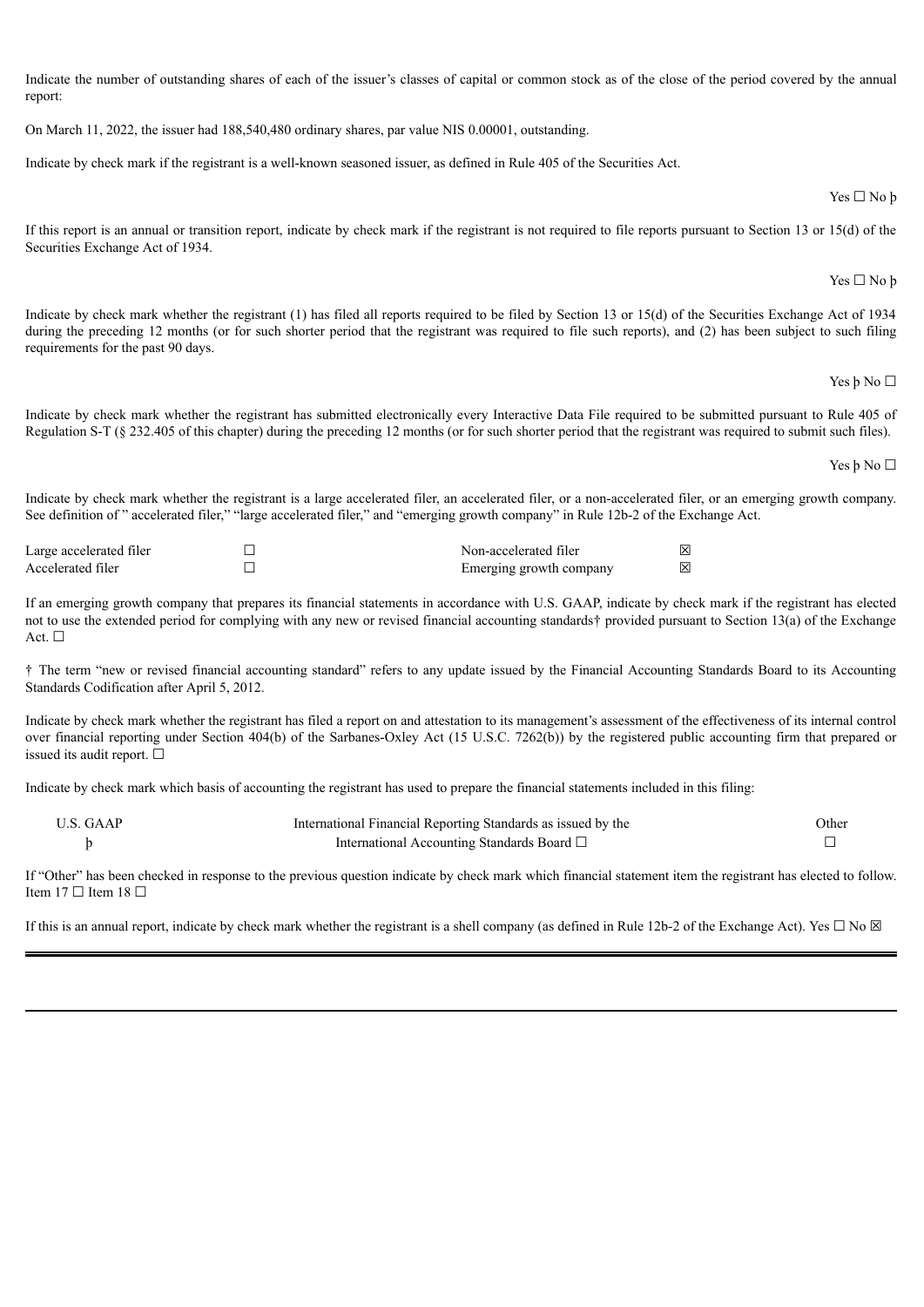### **TABLE OF CONTENTS**

|                             | Page |
|-----------------------------|------|
|                             |      |
| <b>EXPLANATORY NOTE</b>     | (ii) |
|                             |      |
| <b>PART II</b>              |      |
| <b>Exhibits</b><br>Item 19. |      |
| <b>SIGNATURES</b>           |      |
|                             |      |
|                             |      |
|                             |      |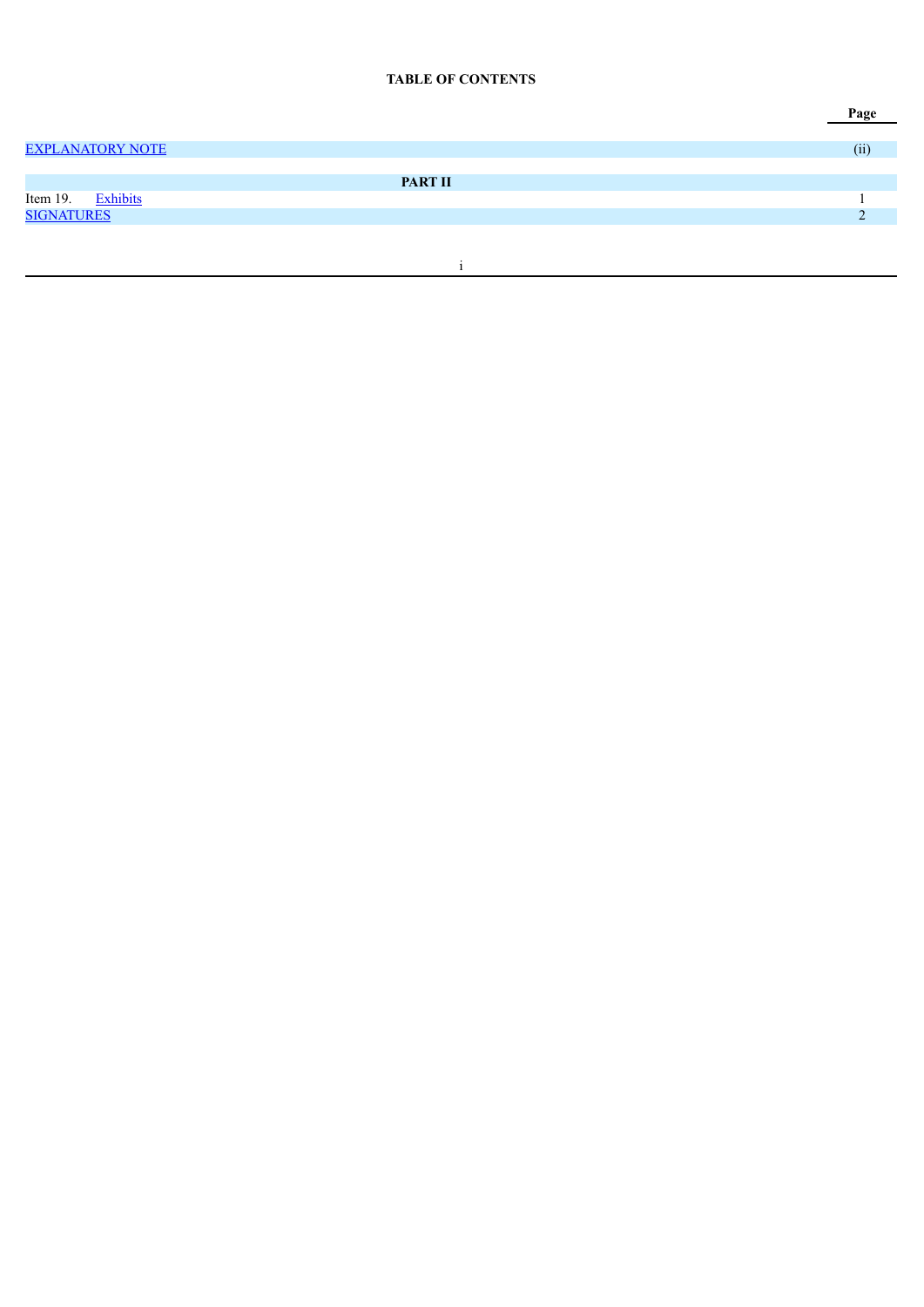### **EXPLANATORY NOTE**

<span id="page-3-0"></span>This Amendment No. 1 on Form 20-F/A (this "Amendment") amends our Annual Report on Form 20-F for the fiscal year ended December 31, 2021, that was filed with the Securities and Exchange Commission on March 29, 2022 (the "Original Filing"). The sole purpose of this Amendment is to correct the Original Filing to include the signature of Yossi Carmil, our Chief Executive Officer. The Original Filing was manually signed by Mr. Carmil; however, the typeset signature page to the Original Filing required by General Instruction D of Form 20-F was inadvertently excluded due to an error in formatting the filing for EDGAR submission. In order to correct the error, the required conforming signature has been included with this Amendment.

Pursuant to Rule 12b-15 under the Securities and Exchange Act of 1934, as amended, this Form 20-F/A also contains new certifications pursuant to Section 302 of the Sarbanes-Oxley Act of 2002. Because no financial statements have been included in this Form 20-F/A and this Form 20-F/A does not contain or amend any disclosure with respect to Item 15 of Form 20-F, paragraphs 3, 4 and 5 of the certifications have been omitted.

Except as described above, no other changes are made to the Original Filing. The Original Filing continues to speak as of the date of the Original Filing. Unless expressly stated, this Amendment does not reflect events occurring after the filing of the Original Filing, nor does it modify or update in any way the disclosures contained in the Original Filing.

### ii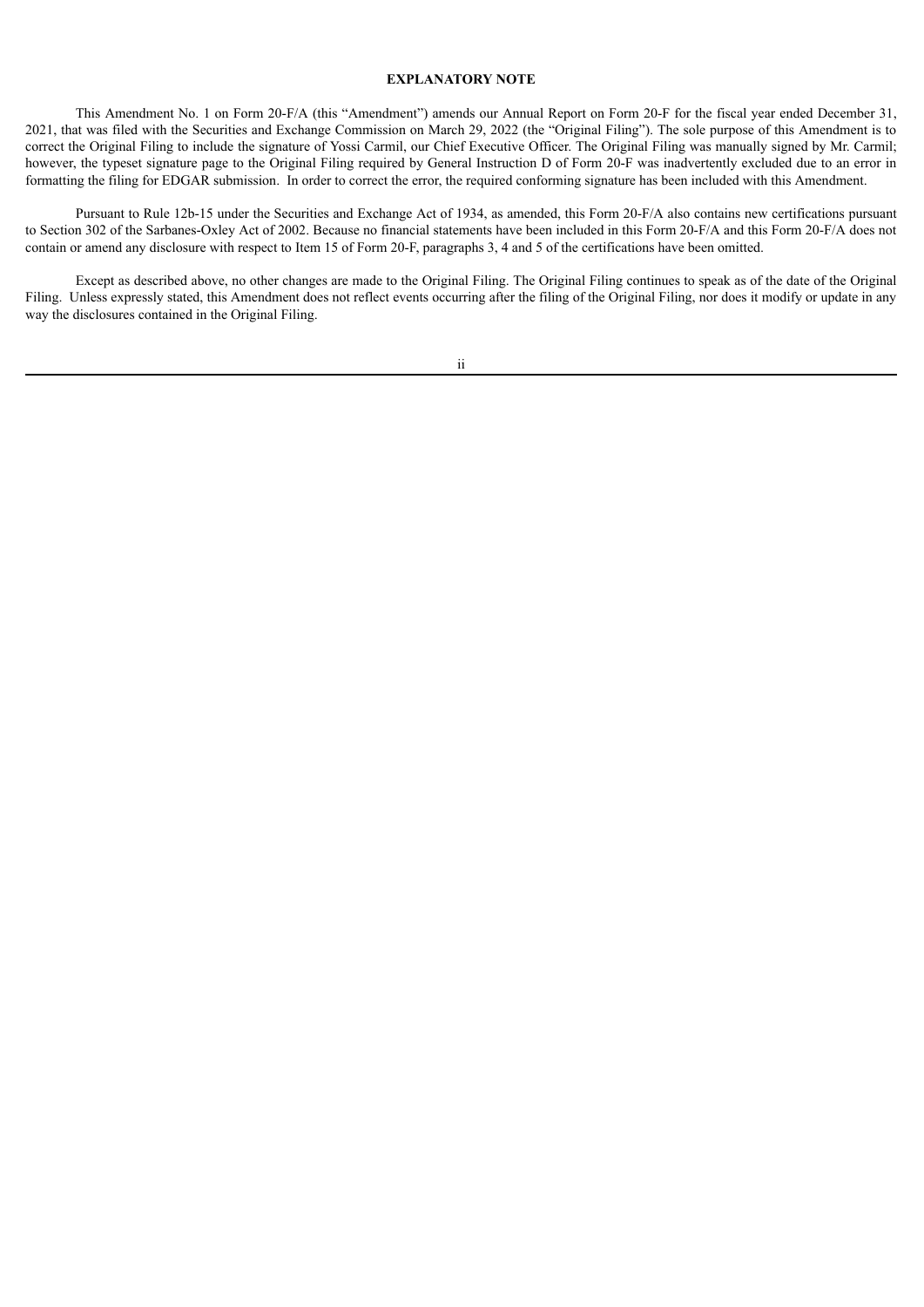# <span id="page-4-0"></span>**ITEM 19. EXHIBITS**

We have filed the following documents as exhibits to this Form 20-F:

| Exhibit       |                                                                                                                                      |
|---------------|--------------------------------------------------------------------------------------------------------------------------------------|
| <b>Number</b> | <b>Description</b>                                                                                                                   |
| $12.3*$       | Certification of Principal Executive Officer Pursuant to Rules 13a-14(a) and 15d-14(d) under the Securities Exchange Act of 1934, as |
|               | Adopted Pursuant to Section 302 of the Sarbanes-Oxley Act of 2002.                                                                   |
| $12.4*$       | Certification of Principal Financial Officer Pursuant to Rules 13a-14(a) and 15d-14(d) under the Securities Exchange Act of 1934, as |
|               | Adopted Pursuant to Section 302 of the Sarbanes-Oxley Act of 2002.                                                                   |

\* Filed herewith.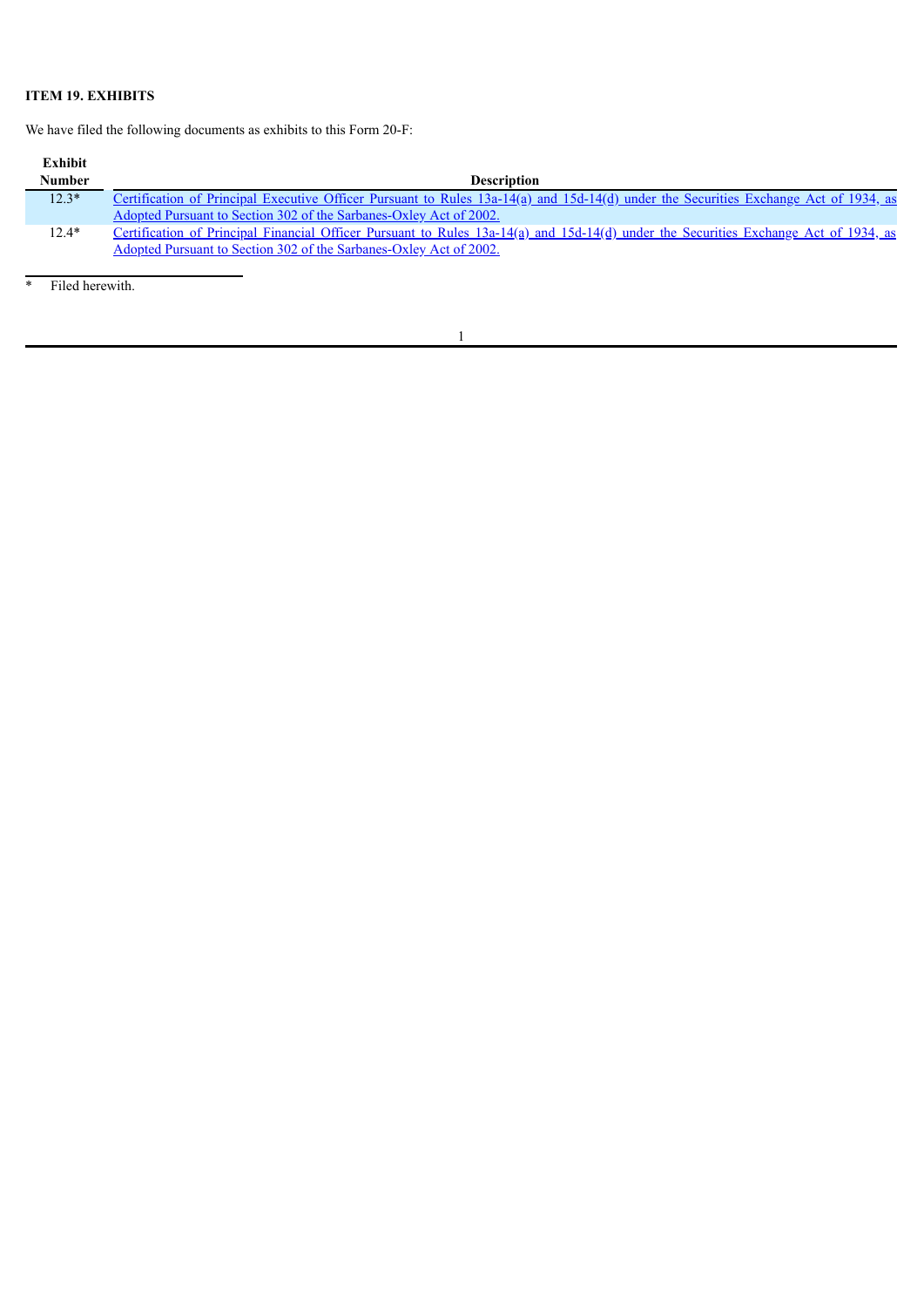## **SIGNATURES**

<span id="page-5-0"></span>The registrant hereby certifies that it meets all of the requirements for filing on Form 20-F and that it has duly caused and authorized the undersigned to sign this Annual Report on its behalf.

CELLEBRITE DI LTD.

By: /s/ Yossi Carmil

Name: Yossi Carmil Title: Chief Executive Officer

Date: April 18, 2022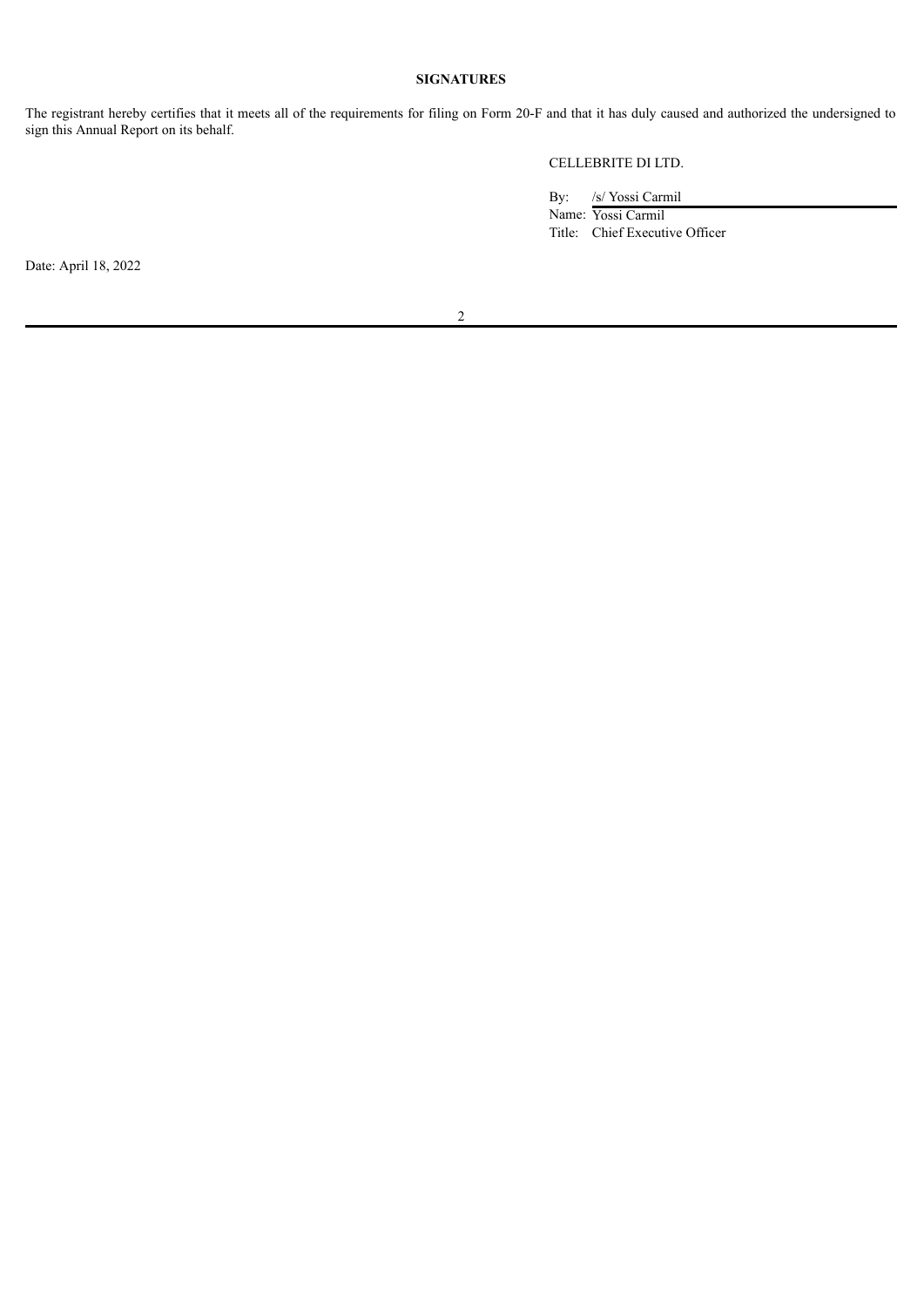### <span id="page-6-0"></span>**CERTIFICATION OF THE PRINCIPAL EXECUTIVE OFFICER PURSUANT TO EXCHANGE ACT RULES 13A-14(A) AND 15D-14(A) AS ADOPTED PURSUANT TO SECTION 302 OF THE SARBANES-OXLEY ACT OF 2002**

I, Yossi Carmil, certify that:

1. I have reviewed this annual report on Form 20-F of Cellebrite DI Ltd.;

2. Based on my knowledge, this report does not contain any untrue statement of a material fact or omit to state a material fact necessary to make the statements made, in light of the circumstances under which such statements were made, not misleading with respect to the period covered by this report.

Date: April 18, 2022

/s/ *Yossi Carmil*

Name: Yossi Carmil Title: Chief Executive Officer (Principal Executive Officer)